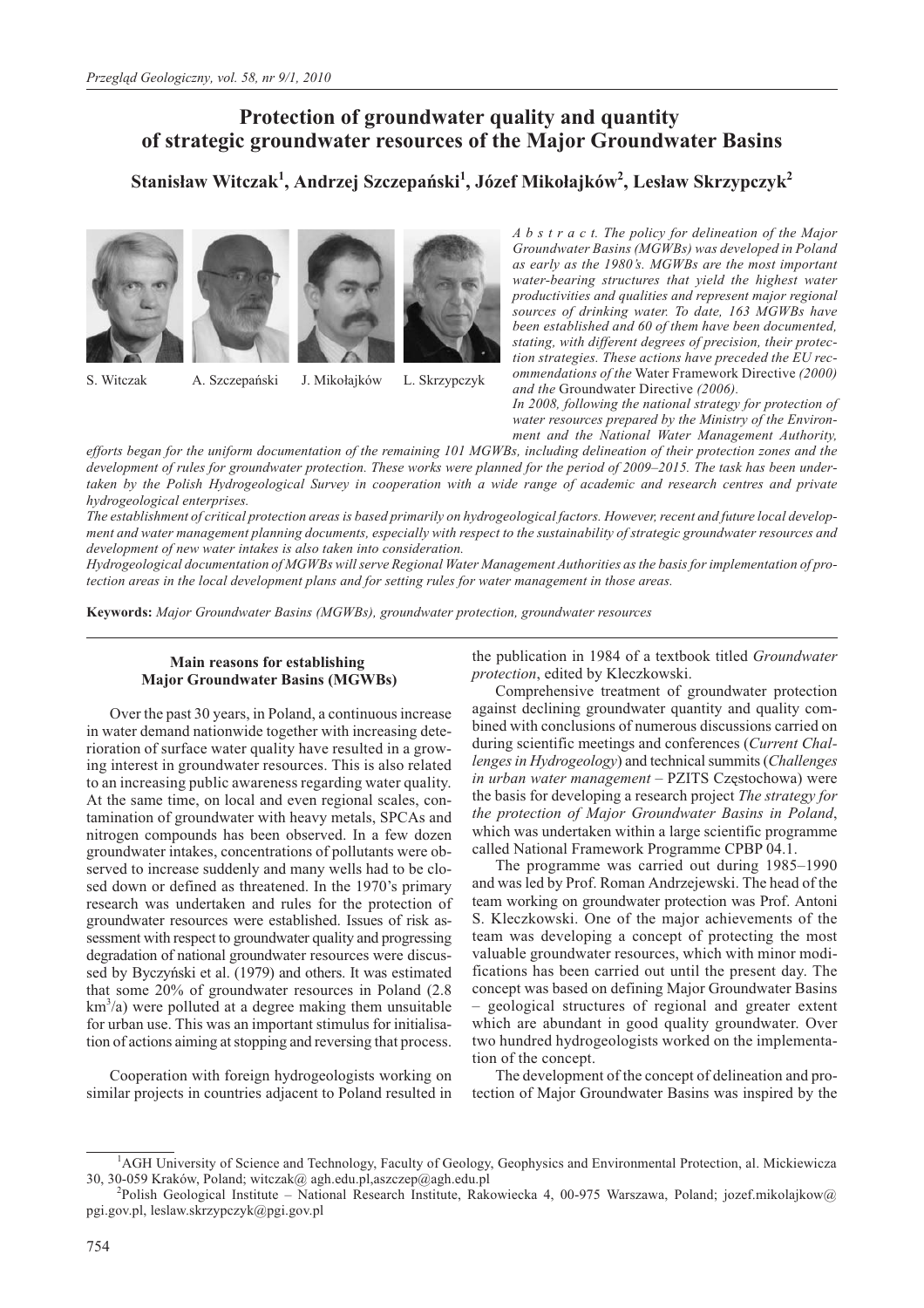US programme for the protection of groundwater aquifers (U.S. EPA, 1987), which was under development at that time. The programme focused on aquifers that constituted the primary water source for human consumption (SSA – Sole Source Aquifers) and included the establishment of protection zones that were critical for their security (CAPA – Critical Aquifer Protection Areas). The U.S. EPA (United States Environmental Protection Agency) programmes are still in operation today, albeit with less success than the protection strategy of MGWBs in Poland, which is adapted to Polish conditions and remains valid. This success was possible thanks to the large involvement of the majority of Polish hydrogeologists at the early development stage of the concept and, currently, thanks to the activity of the Polish Hydrogeological Survey.

Hydrogeologists working on developing the concept of MGWBs were divided into 17 working groups, which worked on the preparation of regional reports and/or took part in the work of 5 methodological teams, whose work focused on developing classification procedures for the delineation of MGWBs. The classification criteria for defining MGWBs included assessments of hydrochemical background levels, pollutant migration parameters and potential threats from point pollution sources, as well as economic and social aspects and context of local planning and the existing infrastructure.

Detailed methodological guidance for cartographic presentations, legends and table configurations was developed in order to maintain a uniform structure of all documentation.

The principles of the research project were presented in the following two summary documents:

- *The map of the critical protection areas (CPA) of the major groundwater basin (MGWB) in Poland in scale 1 : 500 000* (Kleczkowski, 1990a),
- *Current state and research trends in groundwater protection in Poland* (Kleczkowski, 1991).

### **Achieved results**

The collaboration work integrated scientists with practitioners. Workshops, conferences and symposia played an important role in developing a common nomenclature applied by both groups, and generated more or less formal working teams that continue until the present day. During discussions, new research aims arose including proposals for amending administrative and legislative structures necessary for the implementation of regional water management and the need for protecting groundwater quality and quantity. These ideas continue, for example, through the implementation of the *Water Framework Directive* (2000/60/EC), the *Groundwater Directive* (2006/118/EC), and other environmental directives of the European Union. Among various forms of protection offered to usable water resources, e.g. source protection areas, the Polish strategy for the protection of MGWBs is applicable not only at present but also in future, while implementing further resolutions of the *Water Framework Directive*.

Major goals of the long term programme were the two aforementioned summary documents. They were achieved in 1990 by completion of the MGWBs map (Kleczkowski, 1990a) including delineation of the critical protection areas (CPAs) requiring the maximum protection (MCPA) and requiring high protection (HCPA), and by publishing in 1991 a synthesis report titled *Current state and research trends in groundwater protection in Poland* (Kleczkowski, 1991).

On the MGWB map (Kleczkowski, 1990a), locations of the 180 primarily established MGWBs along with their protection areas were delineated according to primary criteria (for 140 MGWBs) and individual criteria (for 40 MGWBs). These works were referred to the hydrogeological regions of Poland as defined by Kleczkowski (1988) and modified by the working groups of the research programme (Fig. 1 and Table 1). Particular regions were given hydrogeological names that referred to geomorphologic and hydrographical criteria within a lowland province (Pn, Pp, Pr, Ppk and Pps) as well as a mountain-upland province  $(M - massif, MoK-S - monocline, N - basin)$ . Within large, strongly stratigraphically and lithologically diversified structures, subtroughs and subbasins were also defined. The prefix ", sub" indicates either a deeper location below younger sediments, or lower groundwater resources of a particular MGWB due to impeded recharge (Table 1). A graphical supplement of the map consists of ten cross sections that characterize MGWBs with respect to their structure, lithology, parameters and their hydrodynamics (groundwater flow directions, recharge and drainage conditions, etc.). These constitute conceptual models of MGWBs (Fig. 2).

Apart from graphical explanations included in the MGWB map in 1: 500 000 scale (Kleczkowski, 1990a), the publication was additionally enriched by a 38-page long booklet titled *Explanations to the map*... (Kleczkowski, 1990b) counting 19 tables, which included a description of the methodological aspects for delineating the MGWBs and their protection areas. This publication was prepared in Polish and English versions. In the later period, Prof. Antoni Kleczkowski proposed a conceptual model of the hydrogeological conditions of Poland (Fig. 3), which included major characteristics of all hydrogeological structures within which the MGWBs had been located.

MGWBs were selected according to the following qualitative and quantitative criteria: transmissivity of aquifer rocks of more than  $10 \text{ m}^2/h$ , potential well productivity of 70 m<sup>3</sup>/h and potential for building groundwater supplies exceeding 10 000  $m^3/d$ , groundwater quality within the first quality class – according to the classification developed by Macioszczyk (1987). These criteria aimed at selecting groundwater supplies available for supplying people with groundwater with no need for purification or requiring little treatment using economical technologies.

The main impulse for creating the concept of MGWBs was a legal act from 1983 regarding environmental protection, which aimed at stopping the progressing degradation of groundwater resources and retaining good quality waters to be used by future generations. Areas of the maximum (MCPA) and high (HCPA) protection, by definition, shall not exceed 10–30% of the country's surface area and shall include recharge areas that are threatened by degradation. The main criterion for delineation of the MCPAs and HCPAs areas areas was the time needed for water infiltration from the ground surface into a saturated zone. In that way potential hazards to an aquifer were evaluated based on infiltration time needed by the fastest migrating conservative pollutants. The following was defined:

 $\Box$  less than 2 years – category A1 – very high risk,

 $\Box$  2–5 years – category A2 – high risk,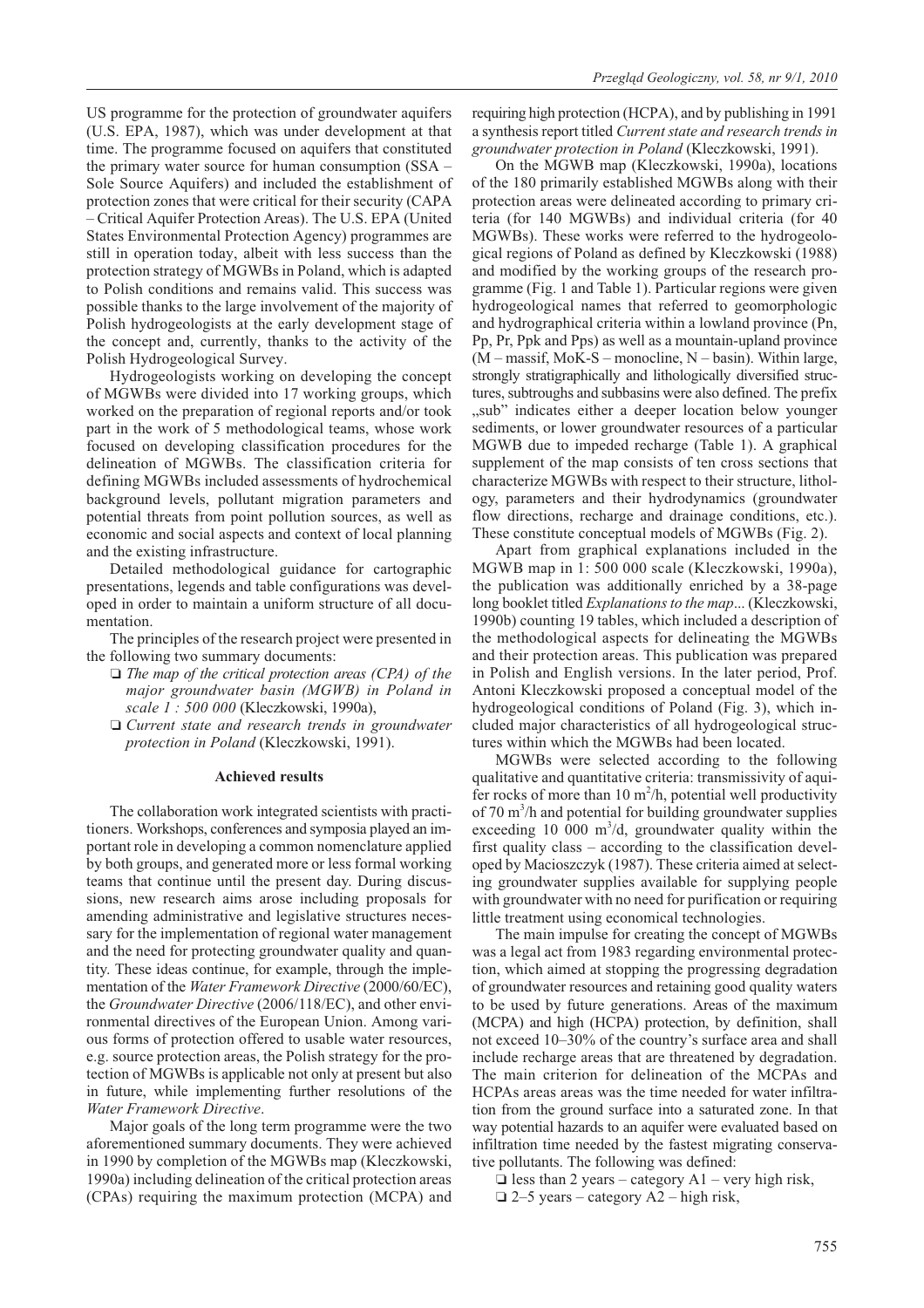

**Fig. 1.** Major hydrogeological units and structures of Poland (after Kleczkowski 2002, modified); stratigraphy of hydrogeological units: D – Devonian, Pe – Permian, T – Triassic, J – Jurassic, Cr – Cretaceous, Tr – Tertiary. All other abbreviations – see Table 1

 $\Box$  5–25 years – category B – medium risk,

 $\Box$  25–100 years – category C – low risk,

 $\Box$  more than 100 years – category  $D$  – very low risk.

It was estimated that within the 180 established MGWBs, the total disposable reserves were some  $7.35 \text{ km}^3/\text{a}$ ,  $58\%$  of which constituted MGWBs that were established according to individual criteria; 53 aquifers had reserves exceeding 100 000 m<sup>3</sup> /d (abt. 78.9% of the total disposable reserves of MGWBs). Aquifers within Quaternary sediments and of a porous nature dominated (51.7 %). The total area of the 180 originally established MGWBs was 163 441 km<sup>2</sup>, which is 52.2% of the total area of the country, the total MCPA area

was 30 173 km<sup>2</sup> (9.6%) and HCPA 59 506 km<sup>2</sup>, constituting 19% of the country's surface area. Groundwater protection requires implementation of a system of orders and bans within the CPAs, which was developed in cooperation with specialists from different disciplines including urban planning, law, environmental protection, ecology and economy.

Synthesis of the research project published in 1991 (Kleczkowski, 1991) was intended to generate further research projects focused on implementation and documentary work. It can be said that the combined results of the map and the synthesis laid down directions for a strategic action plan in order to protect national groundwater re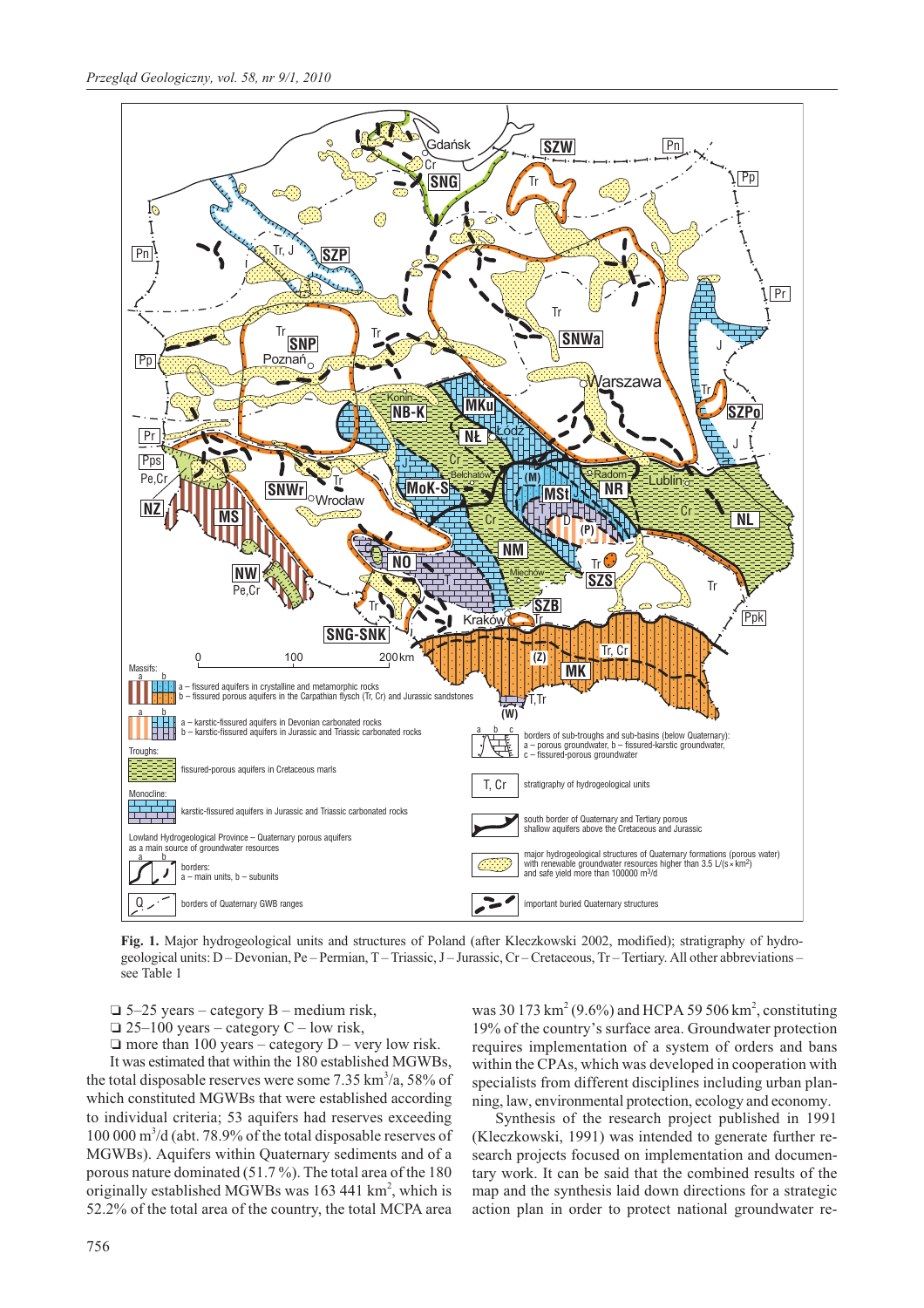serves. The authors intended also to prepare the Polish hydrogeological community to continue the research and documentation activities, leading to the better management of groundwater reserves and their protection. These actions preceded the *Water Framework Directive* by a decade and they are still continued.

The synthesis comprised the following elements:

- $\square$  an assessment of the status of the research on groundwater protection in Poland against decreasing quantity and quality;
- $\square$  a strategic concept for the protection of major groundwater basins;
- a methodology for cartographic presentations of groundwater hazards and protection;
- $\square$  an action plan for developing the above methodology, including a requirement of using mathematic modelling to assess pollutant migration processes, determining the scale of groundwater hazards, and quantifying disposable and exploited reserves;
- $\square$  an evaluation of hydrogeochemical background levels and groundwater quality;

If the potential use of markers and geophysical methods in relation to groundwater protection.

It was at that time that development plans, based on results from the monitoring of surface and groundwater, as well as the identification of pollution sources, were identified as the most valuable tools for protecting groundwater resources. The need for amendments of the law and restructuring of the leading administrative institutions, in order to implement results of the long-lasting research in water management, was highlighted. The idea of the protection of MGWBs was employed mainly during planning processes for strategic linear investments in Poland i.e. highways. Apart from these syntheses, other very valuable elaborations are basic cartographic documents in scales of 1 : 200 000; 1 : 100 000; 1 : 50 000 and smaller. In total, over 200 items of documentations and data bases were gathered in the project's archives.

Results and conclusions that were drawn in these documents became a basis for further work including legislative documents. Eventually, in 2006, by the order of the Polish Minister of the Environment, 162 Major Groundwater Basins

**Table 1. Regionalization of fresh groundwater in Poland (after Kleczkowski, 2002 – see Fig. 1)**

| Region                                                                                     | Area $[km2]$        |
|--------------------------------------------------------------------------------------------|---------------------|
| <b>Mountain-Upland Hydrogeological Province:</b>                                           | 90 000              |
| <b>Massifs M:</b>                                                                          |                     |
| $-MK-Carpathian Massif$                                                                    | 19 800              |
| $-(W)$ – inner part                                                                        |                     |
| $- (Z)$ – outer part with overlying                                                        |                     |
| Quaternary aquifers in river                                                               |                     |
| valleys                                                                                    |                     |
| $- MS - Sudetic Massif - with the intermountain$<br>Permian-Cretaceous troughs (outer – NZ | 6 500               |
| and inner $-$ NW)                                                                          |                     |
| - MSt - Świętokrzyski Massif                                                               |                     |
| $-(P)$ – Paleozoic part                                                                    | 9 800               |
| $- (M)$ – Mesozoic part                                                                    |                     |
| - MKu - Kujawy Massif                                                                      |                     |
| <b>Troughs</b> (Cretaceous)                                                                | 3 4 0 0             |
| $-$ NB-K – Bełchatów–Konin Trough                                                          |                     |
| $-NL - Lublin$ Trough                                                                      | 7 200               |
| $-NL - Lódź Trough$                                                                        | 16 600              |
| $-NM$ – Miechów Trough                                                                     | 1900                |
| $-NR - Radom$ Trough                                                                       | 7 700               |
| $-NO$ - Opole Trough                                                                       | 4 200               |
| Monocline Kraków-Silesia - MoK-S                                                           | $(150)^1$<br>12 900 |
| $-J$ – Jurassic part                                                                       |                     |
| $-$ <b>T</b> $-$ Triassic part                                                             |                     |
| <b>Lowland Hydrogeological Province:</b>                                                   | 221 900             |
| <b>Ranges of Quaternary GWB's:</b>                                                         |                     |
| $-$ Pn – coastal range                                                                     | 41 700              |
| $-$ Pp – lake district range                                                               | 85 400              |
| $-Pr$ – plain range                                                                        | 59 100              |
| $-$ Ppk – forecarpathian range                                                             | 1770                |
| $-$ Pps – foresudetic range                                                                | 18 000              |
| Subtroughs:                                                                                |                     |
| - SNG - Gdańsk Cretaceous Subtrough                                                        | $(6 000)^1$         |
| - SNP - Poznań Tertiary Subtrough                                                          | $(20\ 000)^1$       |
| - SNWa - Warszawa Tertiary Subtrough                                                       | $(51 000)^1$        |
| - SNG-SNK - Głubczyce & Kędzierzyn                                                         |                     |
| Tertiary<br>Subtroughs                                                                     | $(9 000)^1$         |
| - SNWr - Wrocław Tertiary Subtrough                                                        | $(7 000)^1$         |
| Subbasins (the biggest):                                                                   |                     |
| $-$ SZP $\bf{0}$ – Podlasie Jurassic Subbasin                                              |                     |
| - SZP - Pomeranian Tertiary+Jurassic Subbasin                                              |                     |
| - SZW - Warmia Subbasin                                                                    |                     |
| - SZS - Staszów Subbasin                                                                   |                     |
| $-$ SZB – Bogucice Subbasin                                                                |                     |

<sup>1</sup>Area of subunits lying on or below the main units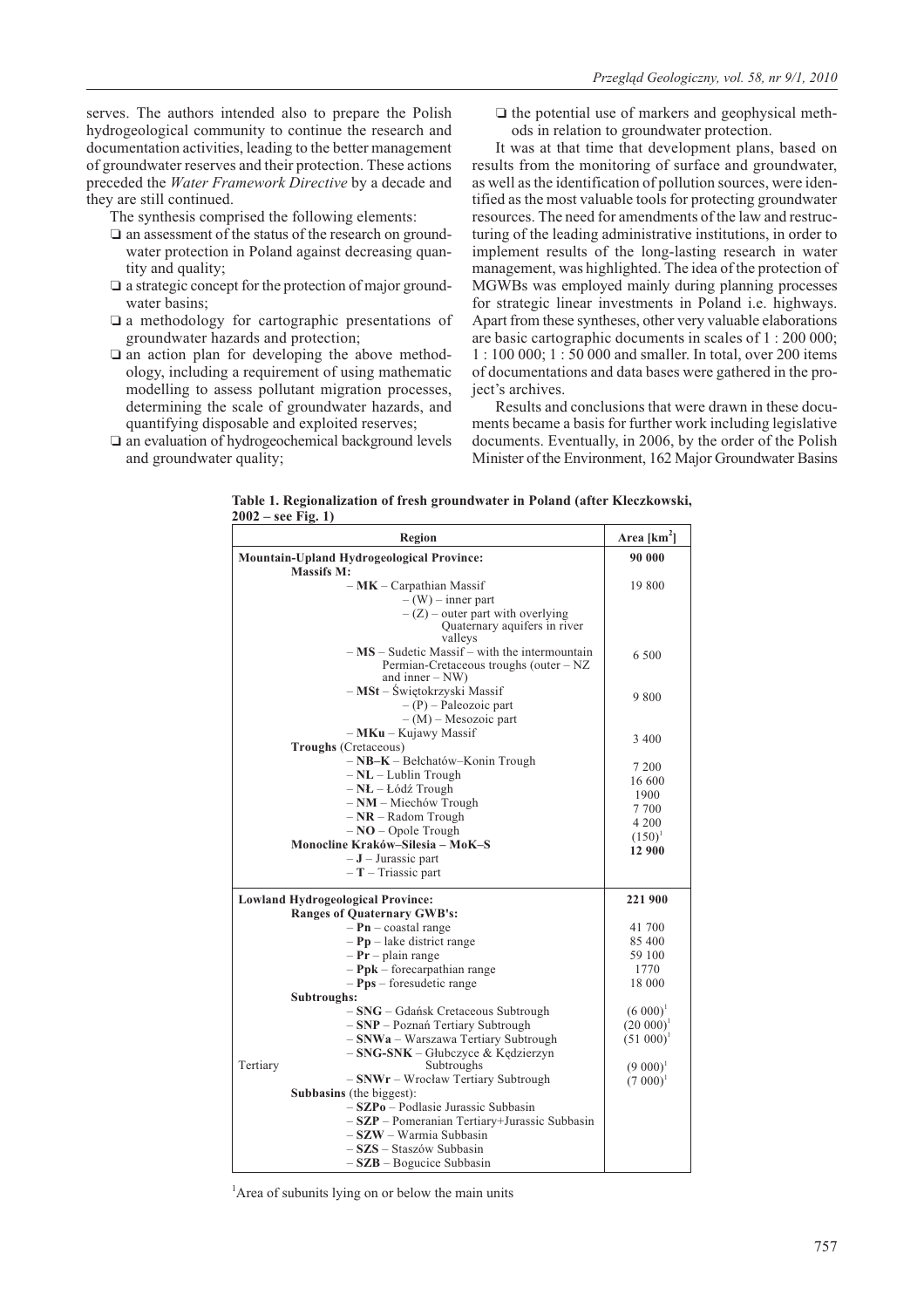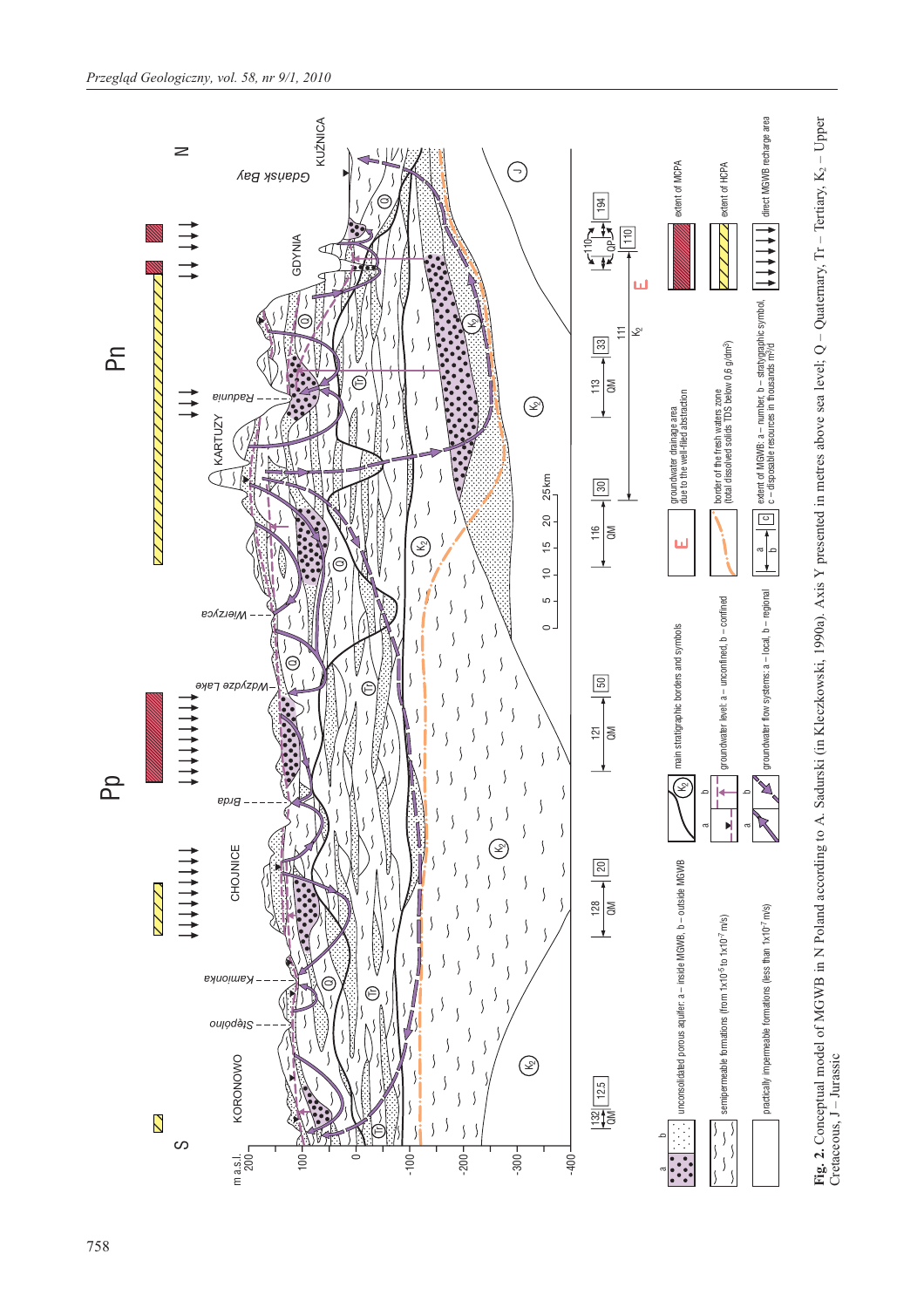

**Fig. 3.** Conceptual model of groundwater resources in Poland (Kleczkowski & Witczak, 2005). Simplified cross-section S–N according to Fig. 1 – Major hydrogeological units and structures of Poland. All other abbreviations – see Fig. 1 and Table 1

were legally established. Detailed work on delineating protection areas surrounding individual MGWBs began and was included in the major duties of the Polish Hydrogeological Survey. The Survey itself was established in 2006. For many scientific centres such as universities and local branches of the PGI (Polish Geological Institute), this work constitutes an important element of scientific programmes, subjects of doctorates and postdoctoral works.

This work has preceded recommendations and requirements of the EU *Water Framework Directive* (2000/60/EC), the *Groundwater Directive* (2006/118/EC) and is exceptionally well adjusted to the strategy for groundwater protection prepared by the Polish Ministry of the Environment and the National Water Management Authority (NWMA).

## **The national research programme for documenting Major Groundwater Basins**

In 2003, while preparing for the national programme of the protection of MGWBs, all documentation of MGWBs available at that time were indexed. Results of work from

the 1990's were compared with information presented on the map of the critical protection areas (CPA) of the Major Groundwater Basins (MGWB) in Poland (Kleczkowski, 1990a). The existing MGWBs were assessed for conformity with the four selection criteria for MGWBs, assessment of risk to groundwater resources and selection of protection areas. The indexing process has shown that the documented MGWBs included mainly those basins that required urgent delineation of protection areas, which confirmed that the general direction of work carried out by the Ministry was correct. The initial indexing of MGWBs that had not been documented was performed on the basis of new regional reports undertaken within areas where individual MGWBs had been delineated and of the hydrogeological map of Poland in the scale of 1 : 50 000.

Between 1994 and 2007 many items of documentation of MGWBs were completed. In this process, after detailed analyses of water bearing structures, some basins were disqualified as they did not fulfil the requirements stated for a MGWB. As a result of this work 60 MGWBs have been documented. Some of this work, especially older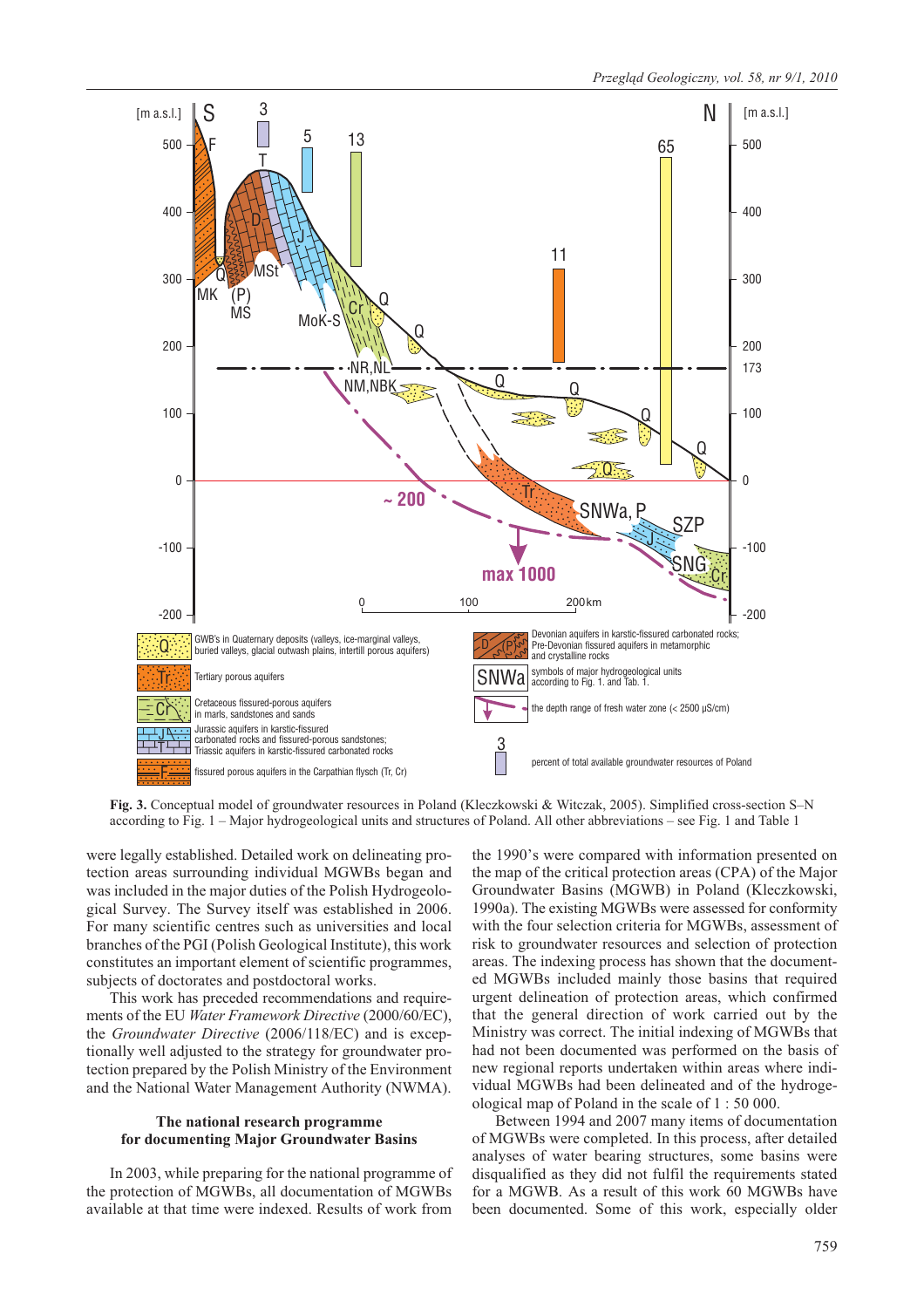documentations did not fully complete requirements allowing the delineation of critical protection areas according to the current law. Such documentations need to corrected and adjusted to the current legal requirements.

At present, after the indexing, requirements set for MGWBs are fulfilled by 163 basins. In the case of 103 of them, there is no documentation of hydrogeological setting and the extent of critical protection areas (Fig. 4). Due to the fact that field investigations were not included in the work schedule for 2009–2015, two MGWBs of the Paleogene–Neogene, MGWB no. 215 Mazovian Trough including its central part no. 215A, were excluded from the list of basins defined for documenting in that period.

In 2008, the Ministry of the Environment together with the Polish Hydrogeological Survey put forward an initiative to delineate CPAs for all MGWBs nationwide. The work schedule included delineation of CPAs for 101 MGWBs that have not been documented so far. In order to unify the layout of hydrogeological documentations for all MGWBs, a methodological guidance document titled *Methodology of delineating protection areas of Major Groundwater Basins for planning and water management in river catchment areas* was published by the PGI in 2009 (Herbich et al., 2009). It is anticipated that documentations for all MGWBs will be completed in three stages in 2009–2015, as follows:

- □ Phase I: 2009-2011 documentation of 29 MGWBs and 15 adjustments to already existing documentation that was completed prior to 2008,
- □ Phase II: 2011–2013 documentation of 33 MGWBs,
- Phase III: 2013–2015 documentation of 39 MGWBs.

Major Groundwater Basins will be documented within the entire territory of Poland, in all different hydrogeological structures, with variable degrees of pressure from industry, agriculture and public services. Maintaining the methodological integrity of cartographic presentations, data bases, numerical modelling for all documentations that is being prepared in parallel and its completion on time require good and continuous coordination which has been given to the specially created MGWBs coordination unit within the Polish Hydrogeological Survey.

## **Results of the research programme**

As results of the above research programme, the following products will be delivered:

- hydrogeological documentation for defining CPAs for 101 MGWBs including digital versions of reports, GIS files, mathematical models and exported thematic and final maps;
- adjusted hydrogeological documentation for 15 MGWBs for which original documentation was pre-



**Fig. 4**. Major Groundwater Basins (MGWB) – state of documentation: March 2010